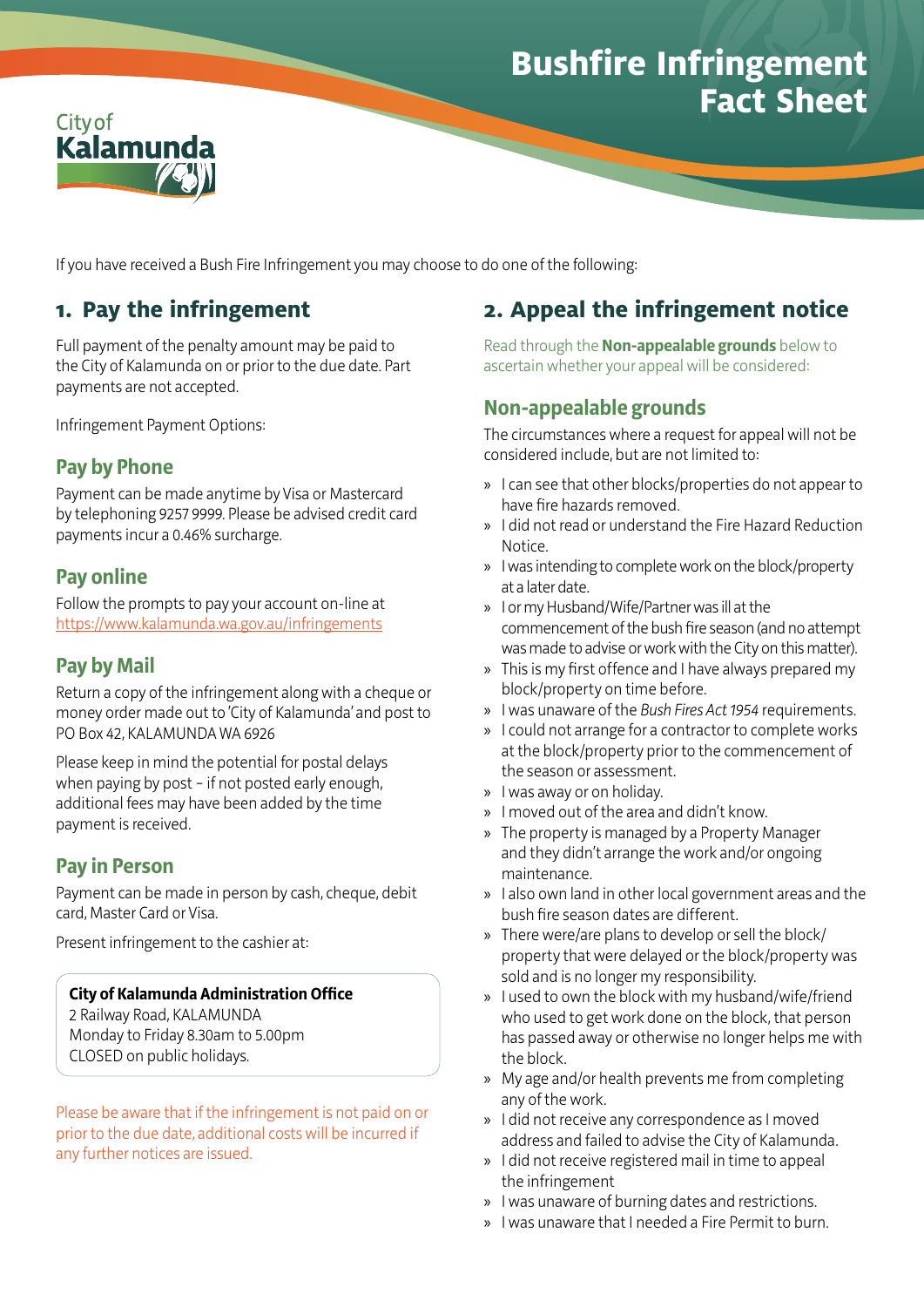If you have received an infringement notice, you have the right to appeal. Your appeal must be in writing and should be submitted by completing the Bush Fire Infringement Appeal Form to:

#### **City of Kalamunda**

PO Box 42 KALAMUNDA WA 6076 Or by email to [enquiries@kalamunda.wa.gov.au.](mailto:enquiries@kalamunda.wa.gov.au)

An appeal must be lodged within 21 days from the issue date of the infringement.



Appeals will not be accepted by phone. Appeals can only be submitted once.

Appeal forms are also accepted in person by attending the City of Kalamunda Administration Office at 2 Railway Road, Kalamunda between 8.30am and 5.00pm Monday to Friday. CLOSED on public holidays.

Appeals will only be accepted by the person who was issued the infringement.

Details of the infringement which need to be included in your appeal are outlined in the Bush Fire Infringement Appeal Form and include the following:

- » Infringement Number
- » Date of Notice
- » Address of property receiving the infringement
- » Name, return address and phone numbers.
- » Photocopies of all relevant supporting documentation
- » Detailed reasons why you believe an appeal should be granted.

Please retain a copy for your own records.

All infringements are placed on hold once an appeal has been received to prevent further fees being applied during the review process.

All appeals are lodged and processed through an appeal administration system. A letter of response advising the outcome of the appeal will be forwarded to you. An appeal result can take up to 14 days once all relevant documentation has been received.

An appeal outcome is final. Should you wish to take the matter further, refer to point 3. Request that the Matter be dealt with in Court.

### **3. Request that the Matter be dealt with in Court**

You may elect to have the offence heard and determined by a Court by making an application in writing, quoting the infringement number, your full name, address, phone number and email address to:

#### **City of Kalamunda**

PO Box 42 KALAMUNDA WA 6076 Or by email to [enquiries@kalamunda.wa.gov.au](mailto:enquiries@kalamunda.wa.gov.au).

On receipt of such a nomination, the City will make arrangements for the matter to be heard in the Magistrates Court. Be aware that if a matter is elected to be heard by a Court a prosecution notice may be issued without any prior or further advice and additional costs may be incurred.

## **4.If you take no action**

If you take no action regarding the infringement, the City will be required to register it with the Fines Enforcement Registry. This will result in you incurring additional costs and your driver's license and/or vehicle license may be suspended.



 For more information, please call the **City of Kalamunda Community Safety Team** during office hours on **9257 9999**.



Or visit the City of Kalamunda's website at [kalamunda.wa.gov.au/infringements](https://www.kalamunda.wa.gov.au/infringements)

#### **kalamunda.wa.gov.au**

**T** 9257 9999 **F** 9293 2715 **E** enquiries@kalamunda.wa.gov.au 2 Railway Road KALAMUNDA WA 6076 **PO Box** 42, KALAMUNDA WA 6926 **ABN**60 741 095 678